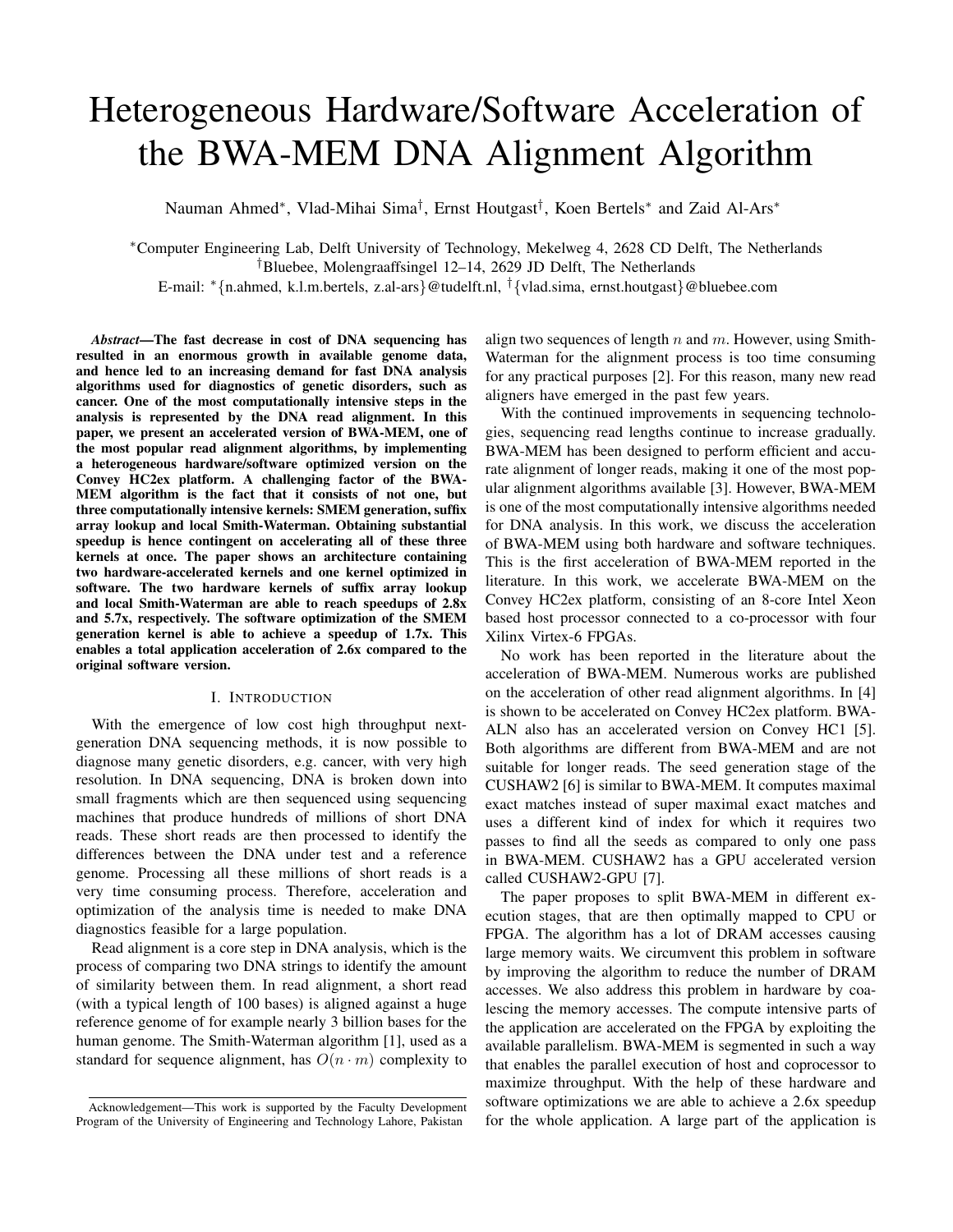

Fig. 1. A seed is first found (rectangular box) and then extended (shaded box).

TABLE I PERCENTAGE EXECUTION TIME OF BWA-MEM STAGES

| <b>Execution</b> stage | % Execution time  | <b>Bound</b> |
|------------------------|-------------------|--------------|
| SMEM generation        | $31.78 - 38.88\%$ | Memory       |
| Suffix array lookup    | $6.65 - 14.15\%$  | Memory       |
| Seed extension         | 34.57 - 42.87%    | Computation  |
| Output                 | $7.42 - 11.16\%$  | Memory       |
| Miscellaneous          | $1.33 - 6.04\%$   |              |

written in Xilinx Vivado HLS to reduce the design time.

The rest of the paper is organized as follows. Section II summarizes the BWA-MEM algorithm and the profiling results. Section III describes the implementation details of the software optimizations of the SMEM generation. Section IV and V present the hardware acceleration of the suffix array lookup and the local Smith-Waterman stages, respectively. Results are presented in Section VI. Conclusions and future work is discussed in Section VII.

## II. BWA-MEM ALGORITHM

Most of the current read aligners (including BWA-MEM) are based on the observation that two DNA sequences of the same species are likely to contain short highly matched substrings. Such kind of aligners follow a *seed-and-extend* strategy, which consists of two steps (1) seeding and (2) extension. The seeding step is to first locate the regions within the reference genome where a substring of the short read is highly matched. This substring is known as a *seed*. A seed could be an exact match or an inexact match with certain allowed number of differences. After seeding the remaining read is aligned to the reference genome around the seed in the extension step using Smith-Waterman or a Smith-Waterman like algorithm. BWA-MEM only finds exact matches while seeding.

# *A. Execution stages*

In BWA-MEM, before starting the read alignment, an index of the reference genome is created. This is a one time step and hence not on the critical execution path. In our discussion we assume that an index is already present. The different execution stages of BWA-MEM read alignment algorithm are described below. The first two stages belong to seeding.

*SMEM generation:* BWA-MEM first computes the so-called *super-maximal exact matches* (SMEMs). An SMEM is a substring of the read that is exactly matching in the reference DNA and cannot be further extended in either directions. Moreover, it must not be contained in another match.

*Suffix array lookup:* The suffix array lookup stage is responsible for locating the actual starting position of the SMEM in the reference genome. An SMEM with its known starting position(s) in the reference genome forms seed(s) in the reference.

*Seed extension:* Seeds are substrings of the read that are exactly matching in the reference genome. As shown in Figure 1, to align the whole read against the reference genome, these seeds are extended in both directions. This extension is performed using a dynamic programming algorithm based on Smith-Waterman.

*Output:* The read alignment information is written to a file in the SAM (sequence alignment/map) format [8].

## *B. Profiling results*

We have profiled the BWA-MEM software version 0.7.8 to find the percentage execution times of different stages using gprof. Table I shows the division of total execution time among the different execution stages, taking a number of input data sets representing different read lengths into consideration. These datasets are acquired from GCAT (Genome Comparison and Analytic Testing) and aligned against the UCSC hg19 human reference genome [9]. The results show that there is no dominant execution stage which means that it is essential to accelerate all the stages to achieve a good overall speedup. The table also shows that the most of the stages of the application are memory bound.

In the following sections, we show the software optimization of the SMEM generation step and the hardware acceleration of the suffix array lookup and seed extension. Compared with the software all these stages can execute in parallel, which allows us to hide some of the computation time by pipelining the queries.

# III. OPTIMIZATION OF SMEM GENERATION

# *A. Theoretical background*

This is the first execution stage of BWA-MEM. As described above, the task is to find SMEMs. BWA-MEM uses the *FMDindex* of the reference genome to find the SMEMs. Let T and  $Y$  be two sequences of symbols. In DNA analysis,  $T$  is the reference DNA while  $Y$  is a substring of the read, and the symbols are drawn from an alphabet set  $\Sigma$  consisting of only four symbols i.e.  $\Sigma = \{a, t, c, q\}$ . The FMD-index is a set of data structures based on the Burrows-Wheeler transform of  $T \oplus \overline{T}$  where  $\oplus$  is the concatenation operator.  $\overline{T}$  is Watson-Crick reverse complement of  $T$ . It is formed by first reversing the string  $T$  and then replacing symbol  $a$  with  $t$  and vice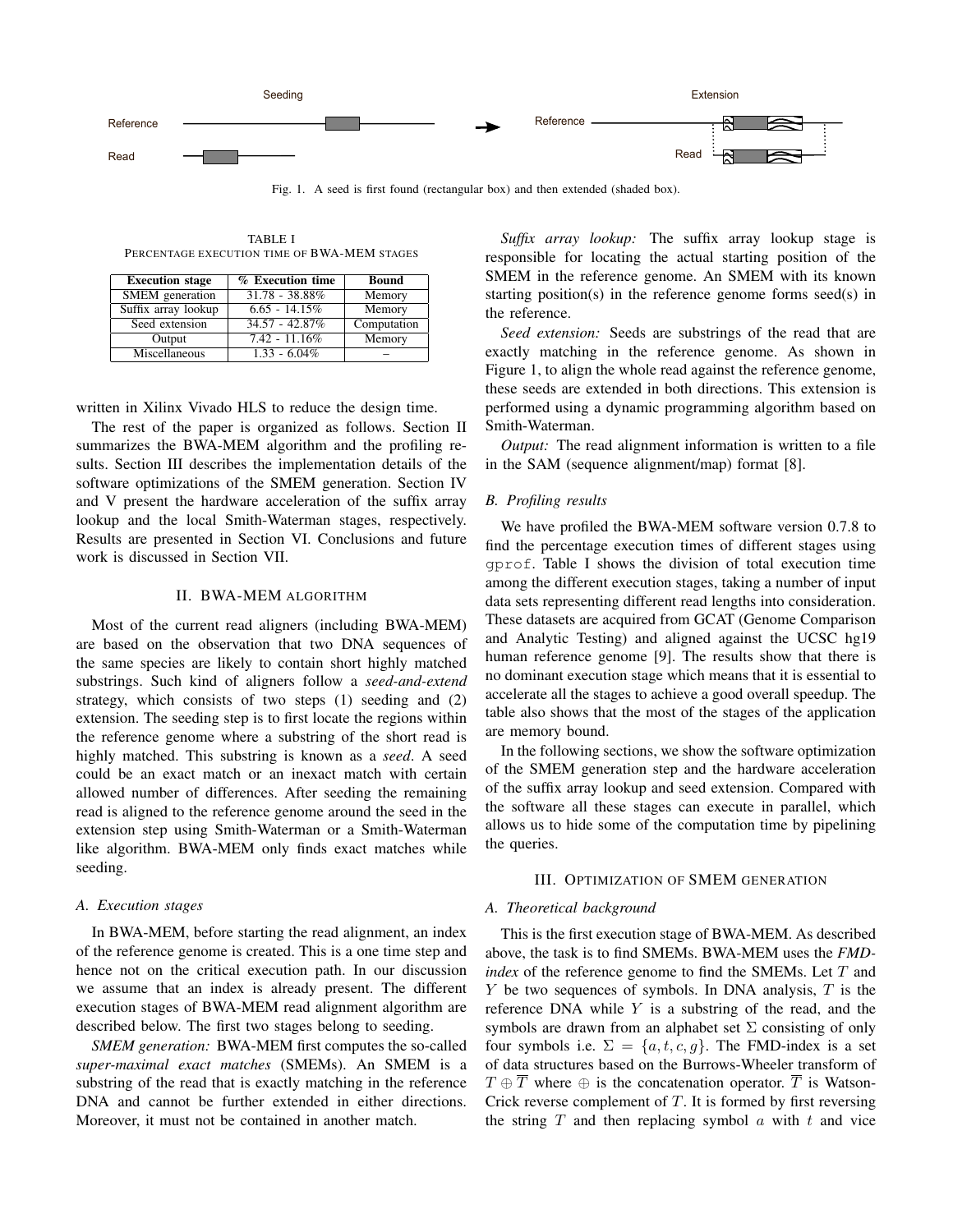versa, and replacing q with c and vice versa. The FMDindex can locate all occurrences of  $Y$  in the reference genome  $T$  in time proportional to the length of Y. Let  $SA$  be the *lexicographically sorted* suffix array of  $T \oplus \overline{T}$ , where  $SA(i)$ represents the ith suffix. Then the *suffix array interval* of Y is defined as  $[I_l(Y), I_u(Y)]$ , where

$$
I_l(Y) = \min\{i : Y \text{ is the prefix of } SA(i)\}
$$
  

$$
I_u(Y) = \max\{i : Y \text{ is the prefix of } SA(i)\}
$$

 $I_l(Y)$  and  $I_u(Y)$  are known as the lower and upper limit of the interval, respectively. In other words, the suffix array interval is the set of all those indices of the sorted suffix array in which  $Y$  is the prefix. As the suffix array is lexicographically sorted, all these indices will occur together and we only need to know the first and the last index, i.e.  $I_l(Y)$  and  $I_u(Y)$ , respectively. If  $Y$  is not present in the reference genome then  $[I_l(Y), I_u(Y)]$  is an empty set and if Y is an empty string then  $[I_l(Y), I_u(Y)] = [1, 2|T|]$ . The size of the interval can be defined as

$$
I_s(Y) = I_u(Y) - I_l(Y) + 1 \tag{1}
$$

If Y is not present in the reference genome  $I_s(Y)$  is less than or equal to zero. In [10], it is shown that FMD-index can be used to find the *bi-interval* of a given DNA string Y. The biinterval is defined as  $[I_l(Y), I_l(Y), I_s(Y)]$ . Y is Watson-Crick reverse complement of  $Y$ . Once the bi-interval of  $Y$  is known, the suffix array interval can be found using equation 1. These suffix array intervals are used in the next execution stage (the suffix array lookup stage) to find the exact starting position of Y in the reference genome.

## *B. SMEM computation in BWA-MEM*

An SMEM satisfies three conditions 1) it is an exact match, 2) the match cannot be extended in either directions, and 3) it is not contained in any other match. Algorithm 1 shows the method used in BWA-MEM to find all the SMEMs that include the base at position  $i_0$  of the read P. The complete SMEM computation algorithm can be found in the literature [10].

The algorithm starts from the base at  $i_0$  and first calculates the bi-interval of the string  $P[i_0]$  and stores it in Temp array. This calculation is performed by calling the FMDINDEX function. The first while loop it moves in the forward direction and adds the next base to the previous string  $P[i_0]$ , and calculates the bi-interval of the string  $P[i_0]P[i_0 + 1]$ . The forward parameter passed to the FMDINDEX indicates the direction of adding the base to the previous string. If this string exists in the reference genome  $T$  and the bi-interval is not the same as for  $P[i_0]$ , its bi-interval is saved in Temp. In this way the algorithm keeps on adding the bases to the previous string and storing the resulting bi-interval in Temp until the string does not exist in the reference genome, i.e.  $s \leq 0$ . Thus the Temp array contains the bi-intervals of a set of overlapping strings, all starting from  $i_0$ . In the second while loop the algorithm picks these strings one by one and enlarges them in the reverse direction by adding bases that are behind  $i_0$ . For each string its keeps on adding the bases in the backward direction until the resulting string no more exists in the reference genome. The bi-interval of the last hit string is then added to SMEMs array if the length of the string is at least a minimum required. Hence, SMEMs keeps the bi-intervals of the SMEMs found.

One limitation of this algorithm is the accesses to the FMDindex. Every time a base is added in either the forward or backward direction, the FMD-index is accessed. FMD-index is a large data structure having a default total size of 1.5 GB. These accesses to the FMD-index are not local and the difference between the memory addresses of consecutive accesses is huge as studied in [11]. This causes a large amount of data cache and data TLB misses. Most of the accesses to FMD-index end up in the DRAM. Algorithm 1 has a large execution time because it is mostly waiting for the memory request to complete. In our work we speed up the algorithm by reducing the number of FMD-index accesses.

Our improvement is based upon two observations. 1) The algorithm first computes an SMEM and then checks whether its length is greater than the minimum required. In this way, it backward enlarges even those strings which cannot have the total final length greater than the minimum required. 2) All the computed SMEMs have to include the base at position  $i<sub>0</sub>$  which means that they overlap with each other and share a common substring. If the bi-interval of this common substring is already known then it can be enlarged to find the SMEMs with less number of FMD-index accesses.

| Algorithm 1: SMEM computation |  |  |  |  |
|-------------------------------|--|--|--|--|
|-------------------------------|--|--|--|--|

required SMEM length  $min\_smem\_len$ 

```
Input: String P, start position i_0, length of reference genome |T|, and minimum
    Output: Set of bi-intervals [k, l, s] of the SMEMs covering the base at i_01 Function COMPSMEM(P, i_0, |T|, min\_smem\_len) begin
 2 Initialize [k, l, s] as [1, 1, 2|T|]3 Initialize Temp, Fwd len and SMEMs as empty arrays
 \begin{array}{c} \bullet \\ 4 \end{array} \quad [k, l, s] \leftarrow \text{FMDINDEX}([k, l, s], P[i_0], forward)\mathfrak{p} Append [k, l, s] to Temp
 6 i \leftarrow i_0 + 17 x \leftarrow 18 \left| \quad \text{Fwd\_len}[x] \leftarrow 1 \right|9 x \leftarrow x + 110 while i \leq |P| and s > 0 do<br>
11 [k, l, s] \leftarrow \text{FMDINDEX}([k, l, s], P[i], forward)12 if s > 0 and [k, l, s] \neq Temp[x - 1] then
13 | | | Append [k, l, s] to Temp
14 Fwd_len[x] \leftarrow i - i_0 + 1<br>15 Fullen x \leftarrow x + 1x \leftarrow x + 116 i \leftarrow i + 117 \quad x \leftarrow 118 while x \leq |\text{Temp}| \textbf{d}\textbf{o}19 [k, l, s] \leftarrow \text{Temp}[x]20 for i \leftarrow i_0 - 1 to 1 do<br>
21 fig. l, s \leftarrow FMDIN
                    [k, l, s] \leftarrow \text{FMDINDEX}([k, l, s], P[i], \text{backward})22 if s < 0 then
23 back_len ← (i_0 - i - 1)<br>24 mem len ← Fwd len
                          \label{eq:3} smem\_len \leftarrow \mathsf{Fwd\_len}[x] + back\_len25 if smem\_len \geq min\_smem\_len then
26 \Box \Box Append [k, l, s] to SMEMs
27 | | | break
28 x \leftarrow x + 129 return SMEMs
```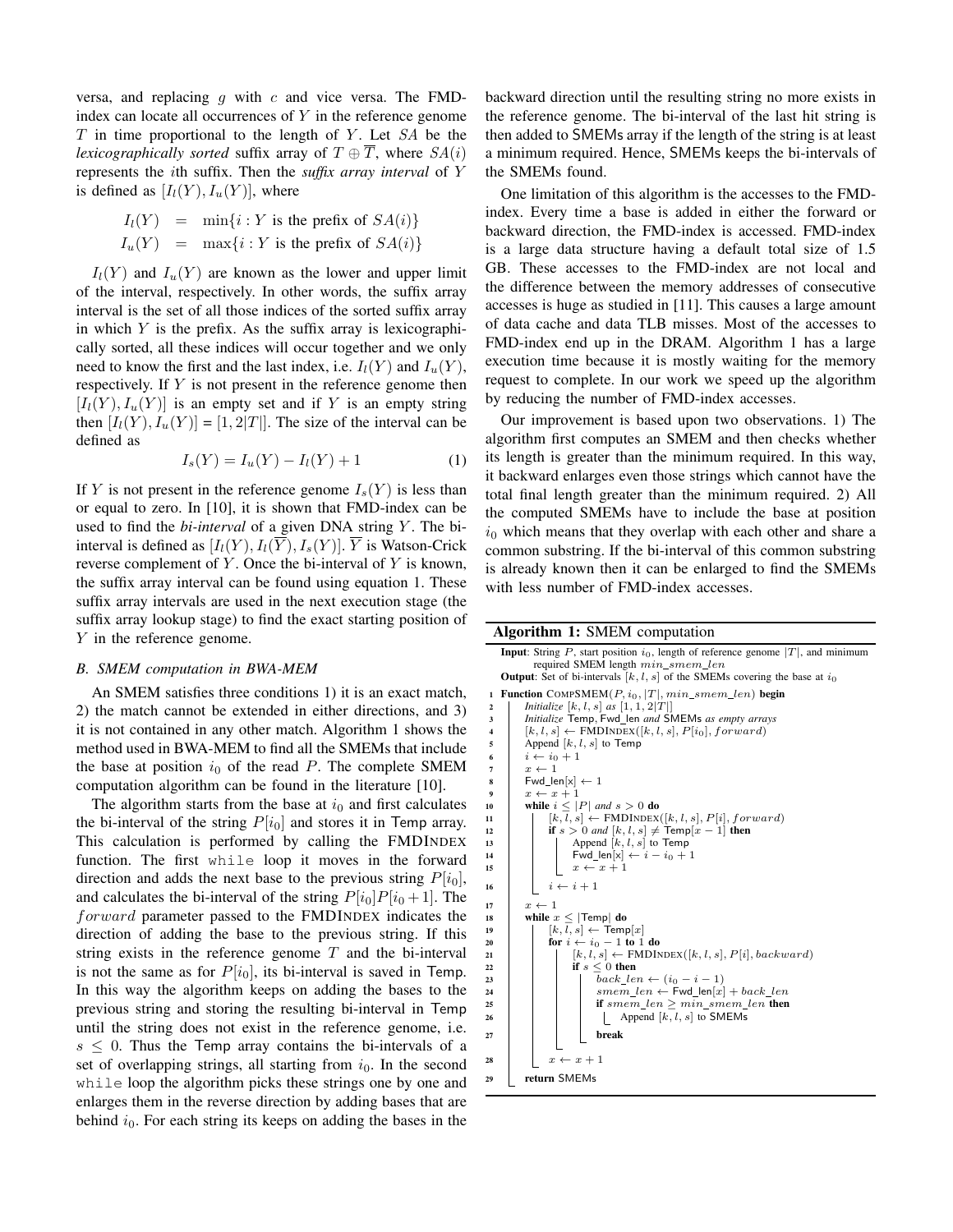#### Algorithm 2: Optimized SMEM computation



|                         | <b>Algorithm 3: Backward enlargement</b>                                                                                                                                                                     |  |  |  |  |
|-------------------------|--------------------------------------------------------------------------------------------------------------------------------------------------------------------------------------------------------------|--|--|--|--|
|                         | <b>Input</b> : The bi-interval [k, l, s], string P, start postion $i_0$ , array to store<br>intermediate intervals Back inty<br><b>Output</b> : Bi-interval [k, l, s], length of backward string $back\_len$ |  |  |  |  |
| 1                       | <b>Function</b> BACKENLARGE([k, l, s], P, i <sub>0</sub> ) begin                                                                                                                                             |  |  |  |  |
| $\overline{\mathbf{c}}$ | Initialize Back_intv as empty array                                                                                                                                                                          |  |  |  |  |
| 3                       | back $len \leftarrow 0$                                                                                                                                                                                      |  |  |  |  |
| $\overline{\mathbf{4}}$ | for $i \leftarrow i_0 - 1$ to 1 do                                                                                                                                                                           |  |  |  |  |
| 5                       | $[k, l, s] \leftarrow \text{FMDINDEX}([k, l, s], P[i], \text{backward})$                                                                                                                                     |  |  |  |  |
| 6                       | if $s > 0$ then                                                                                                                                                                                              |  |  |  |  |
| 7                       | Append $[k, l, s]$ to Back_intv<br>back_len $\leftarrow$ back_len + 1                                                                                                                                        |  |  |  |  |
| 8                       |                                                                                                                                                                                                              |  |  |  |  |
| 9                       | else                                                                                                                                                                                                         |  |  |  |  |
| 10                      | return $([k, l, s], back\_len, Back\_intv)$                                                                                                                                                                  |  |  |  |  |

#### Algorithm 4: Forward enlargement

Input: The bi-interval  $[k, l, s]$ , string  $P$ , start and stop index for enlargement  $start\ stop$  respectively, array of intermediate intervals Back\_intv **Output**: Bi-interval  $[k, l, s]$ , length of backward string  $back\_len$ 

```
1 Function \text{FWDENLARGE}([k,l,s], P, start, stop, Back\_intv) begin
2 back len \leftarrow |Back intv|
3 for x \leftarrow |\text{Back} \text{ intv}| to 1 do
4 for i \leftarrow start to stop do
 5 [k, l, s] \leftarrow \text{FMDINDEX}([k, l, s], P[i], forward)<br>
if s < 0 then
7 | | | <u>|</u> break
8 | | | else
9 if i = stop then<br>
\begin{array}{|c|c|c|c|c|} \hline 9 & & \text{if } i = stop then<br>
\hline \text{return } ([k, j]) \hline \end{array}\left[\quad \textbf{return}\;([k,l,s],x)\right]
```
# *C. Our optimization*

Algorithm 2 to 4 present our optimized implementation of the SMEM generation. We have improved the algorithm of the second while loop shown in a box in Algorithm 2. Calculation of the Temp array is same as in the original algorithm. Based on the observations discussed in the previous section we have made two improvements in the original algorithm.

1) If we are certain that after the backward enlargement of a bi-interval, the total length of the resulting exact match cannot be larger than the minimum required, we skip the backward enlargement of the bi-interval. This will avoid wasteful accesses to the FMD-index. This is implemented in lines 33 to 36 in Algorithm 2.

2) The SMEMs have to include the base at position  $i_0$ . All the strings covering the base at position  $i_0$  can be visualized as a concatenation of two strings. One that contains the symbols at read positions greater or equal to  $i_0$  and the other containing the symbols at read positions less than  $i_0$ . We may call them as *forward string* and *backward string* respectively. The forward string of an SMEM is found in the first while loop of Algorithm 1 or 2 (both are the same). Therefore, before starting the second loop we know the forward strings of all possible SMEMs. If the SMEMs corresponding to the bi-intervals in SMEMs array are numbered as  $SMEM_i$ ,  $SMEM_{i+1} \ldots$  SMEM<sub>i+r</sub> ..., where SMEM<sub>i+1</sub> is computed after  $SMEM<sub>i</sub>$ , then

SMEM<sub>i</sub> = 
$$
P[i_0 - m_i] ... P[i_0 - 1]P[i_0]P[i_0 + 1] ... P[i_0 + n_i]
$$

$$
SMEM_{i+r} = P[i_0 - m_{i+r}] \dots P[i_0 - 1]P[i_0]P[i_0 + 1] \dots P[i_0 + n_{i+r}]
$$

Now we will show that how our optimized method calculates  $SMEM_{i+r}$  using  $SMEM_i$ . The first while loop mandates that  $n_{i+r} > n_i$ . Due to this and the reason that both SMEMs must not contain each other (condition 3 for an SMEM),  $m_{i+r} < m_i$ . In our technique, we compute SMEM<sub>i</sub> using the original method but while doing that we store the biintervals of all the intermediate strings formed during the backward enlargement in the Back\_intv array. All these intermediate strings have the same forward string, but their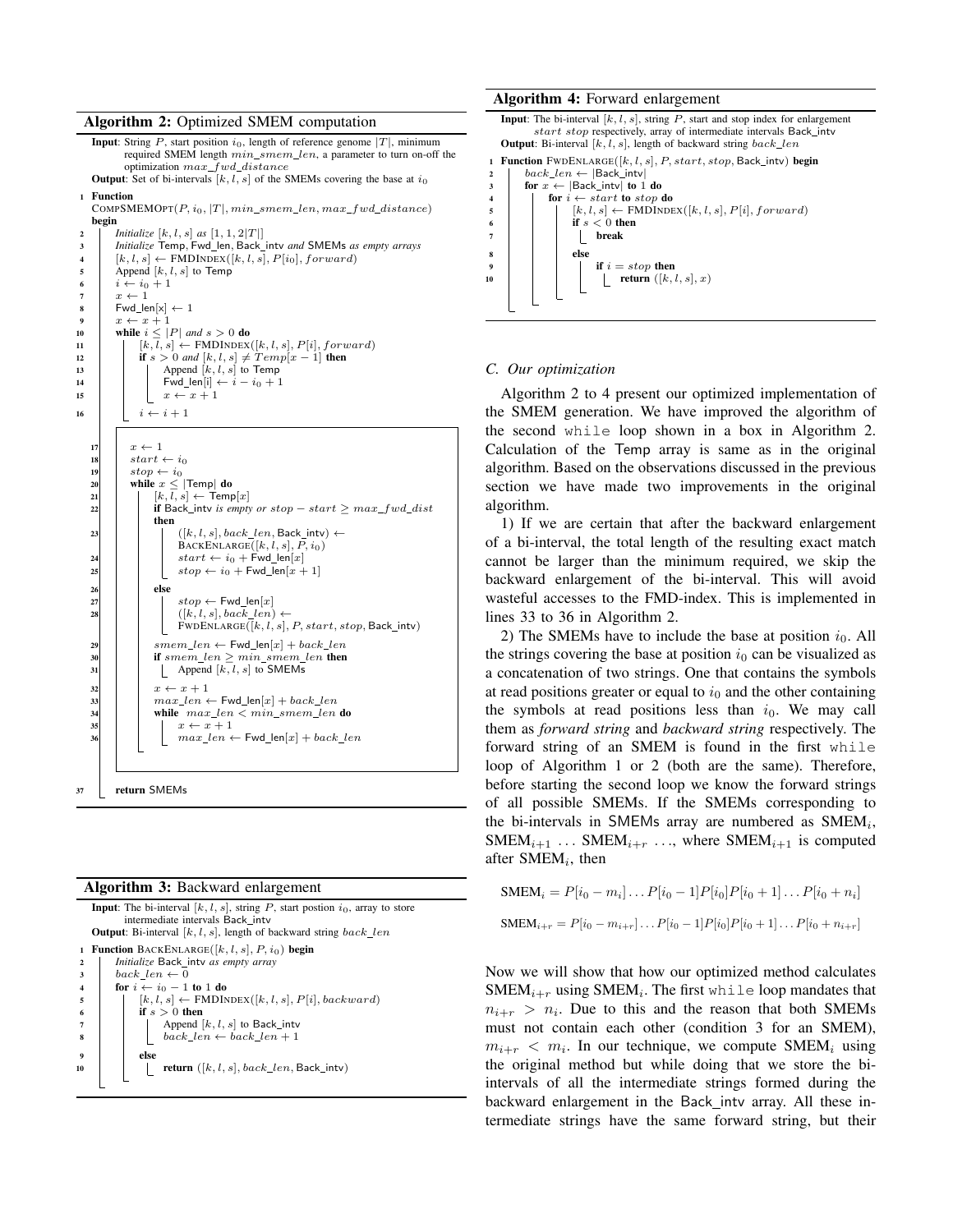

Fig. 2. Percentage reduction in FMD-index accesses (left Y-axis) and the corresponding speedup in SMEM generation (right Y-axis).

backward strings are extended by only one symbol. Hence, while computing  $SMEM_i$  we keep track of the bi-intervals of all the strings: from  $P[i_0 - 1]P[i_0]P[i_0 + 1] \dots P[i_0 + n_i]$ to  $P[i_0 - m_i] \dots P[i_0 - 1] P[i_0] P[i_0 + 1] \dots P[i_0 + n_i].$ As  $m_{i+r} < m_i$ , one of these strings is always  $P[i_0$  $m_{i+r}] \dots P[i_0-1] P[i_0] P[i_0+1] \dots P[i_0+n_i]$  which is a substring of  $SMEM_{i+r}$  and contains the full backward string of SMEM<sub>i+r</sub> but partial forward string  $(n_{i+r} > n_i)$ . In our optimized version, this substring is enlarged in the forward direction by  $(n_{i+r} - n_i)$  bases to find SMEM<sub>i+r</sub>. To compute  $SMEM_{i+r}$  using this method, total number of accesses to the FMD-index are  $n_{i+r}+[(m_i-m_{i+r})\cdot(n_{i+r}-n_i)]$  as compared to  $n_{i+r}+m_{i+r}$  in the original algorithm. The first term for both these methods is the same and it is observed that on the average, for small  $r$ , the second term of our technique is smaller than the second term of the original method, i.e. for small  $r$ ,  $(m_i - m_{i+r}) \cdot (n_{i+r} - n_i) < m_{i+r}$ . In our implementation we apply our optimization if  $n_{i+r}-n_i \leq max_fwd\_dist$  (default value 3), otherwise the computation is completed using the original method.

The results of our optimization are shown in Figure 2. The read lengths are given in number of base pairs (bps), which is the same as number of bases. The plot shows that for different read lengths the reduction in FMD-index accesses is 44- 45% and the corresponding speedup varies from 1.66-1.73x. Our optimization only relies on algorithmic improvement and has limited overhead as we only need one extra array i.e. Back\_intv. The maximum possible length of this array is equal to the read length.

# IV. SUFFIX ARRAY LOOKUP ACCELERATION

The suffix array lookup is taking around 15% of the computation time of the whole application. The objective is to retrieve the index in the reference string of one suffix string. In order to reduce the memory required for this, partial suffix and occurrence arrays are stored, and the inverse compressed suffix array (inverse CSA) is used [12]. The inverse CSA is given by:

$$
\psi^{-1}(i) = C(B[i]) + O(B[i], i)
$$



Fig. 3. Suffix array lookup architecture

where  $B$  is the BWT string,  $C$  is the count array and  $O$  is the occurrence array. The above equation is applied until the result is a factor of 32 and then the suffix can be computed using:

$$
S(k) = S((\psi^{-1})^{(j)}(k)) + j
$$

This implies that a series of memory reads are done to the B and O arrays. Due to their interdependency, these reads can not be prefetched by a general purpose cache. The result is that when running this function on the CPU, most of the time will be spent waiting for memory.

The hardware implementation can avoid waiting for the memory by using two main ideas: batching the input data and pipelining the memory reads. The batching will increase the number of memory reads that can be performed, while the pipelining will hide the memory latency. We implemented an architecture where indexes are sent to a number of hardware cores, and each hardware core processes a number of reads in a pipeline fashion. For the Convey platform, we implement a pipeline of 32 indexes, with 5 cores per FPGA, which gives a total of 640 indexes processed at the same time. This architecture can be see in Figure 3. All the represented blocks (Top, Core, Writer) will execute in parallel. Streams are used to avoid the need of synchronization. The number of core blocks can be adjusted depending on the FPGA area available.

## V. SEED EXTENSION ACCELERATION

The purpose of the seed extension kernel is to extend the length of an exact match while allowing for small differences, such as mismatches between the read and reference, or skipping symbols on either the read or reference. To obtain the extension, a method is used that is similar to the well-known Smith-Waterman algorithm [1], which is a dynamic programming method guaranteed to find the optimum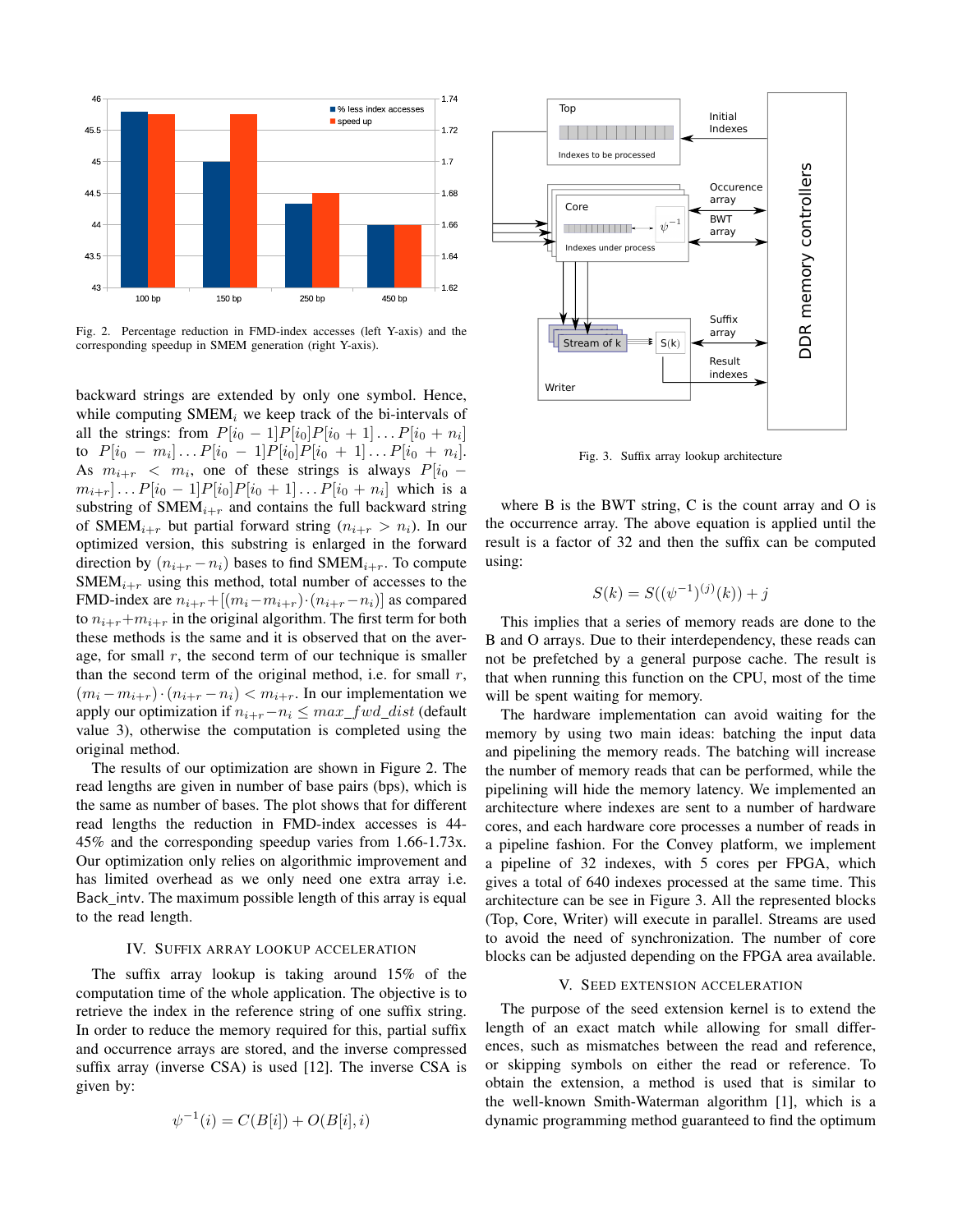alignment between two sequences for a given scoring system. A *similarity matrix* is filled that computes the best score out of all combinations of matches, mismatches and gaps.

A natural way to map dynamic programming algorithms onto reconfigurable hardware is as a linear systolic array. Many implementations that map the Smith-Waterman algorithm onto a systolic array have been proposed, amongst others [13], [14] and [15]. A systolic array consists of processing elements (PEs) that operate in parallel. In our case, we use such an array to take advantage of the available parallelism that exists while filling the similarity matrix, by processing the cells on the anti-diagonal in parallel. We map one read symbol to one PE. Hence, the length of the PE-array determines the maximum length of a read that can be processed. Each cycle, a PE processes one cell of the matrix and passes the resulting values to the next element.

# *A. Key differences*

The seed extension kernel used in BWA-MEM is similar to the Smith-Waterman algorithm. However, since the purpose is to extend a seed, and not to find an optimal alignment between two sequences, three key differences arise:

1. Non-zero initial values: For an extension, the match between sequences will always start from their respective first symbols. Hence, unlike normal Smith-Waterman alignment, the initial values of the dynamic programming matrix are nonzero, but depend on the alignment score of the seed found by the SMEM generation function.

2. Additional output generation: Typically, a Smith-Waterman implementation generates a local and global alignment scores, which are the highest score in the matrix and the highest score that spans the entire read, respectively. The seed extension also returns the exact location inside the similarity matrix where these scores have been found. Furthermore, a *maximum offset* is calculated that indicates the distance from the diagonal at which a maximum score has been found. Therefore, the systolic array implementation passes additional values between the PEs compared to a regular Smith-Waterman systolic array implementation

3. Partial similarity matrix calculation: To optimize for execution speed, the software BWA-MEM uses a heuristic to only calculate those cells that are expected to contribute to the final score. Profiling reveals that in practice, only about 42% of all cells are calculated. This heuristic is not needed for our implementation, as it is able to perform all calculations on the anti-diagonal in parallel, which may also result in higher quality alignments.

## *B. Implementation details*

Before deciding upon the final hardware design of the seed extension kernel, a number of ideas and designs alternatives have been considered, varying in acceleration potential, FPGA-resource consumption, suitability for certain data sets, and complexity.

A read has to travel through the entire systolic array, regardless of its actual length. To minimize latency, ideally a read would be processed by a PE-array matching its exact length. However, in practice this is not achievable, since it requires having a PE-array exactly matching each possible read length, which is impractical given the available resources on the FPGA. Therefore, we implemented an array with multiple exit points. This ensures that shorter reads do not have to travel through the entire array, reducing latency and increasing utilization and performance.

The FPGA-accelerated seed extension kernel is 1.5 times faster when comparing one module against one Xeon core. Our design contains three identical modules per FPGA, which is fast enough to completely hide the execution of this kernel by overlapping it with SMEM generation. The Seed Extension kernel implementation and design alternatives are described in more detail in [16].

## VI. RESULTS

The machine on which the implementation was tested is a Convey HC2ex. It consists of a host computer with 2 Intel Xeon CPU E5-2643 processors running at 3.30GHz (in total 8 cores) and 64 GB RAM memory. The co-processor is represented by 4 Xilinx Virtex-6 LX760 FPGA with a 64 GB memory attached.

The data set used to test the performance of the alignment algorithm is obtained from the GCAT framework [17]. The read length is 150 base pairs using pair ended reads.

The tests were run with the complete input and output in a RAM disk. A RAM disk is a virtual disk built in the DDR memory. This way, we eliminate any possible I/O limitations from the test. We note that there are options fast enough to feed and process the data output by the algorithm, either network or high performance disks, but we decided to choose the RAM disk solution to simplify as much as possible the methodology. Each test was run multiple times and the best result was selected. We measured the execution time of the original software, the hardware version without SMEM generation improvements and the version with all improvements. The results are presented in Table II.

We can notice, that due to Amdahl's law, accelerating Smith-Waterman and suffix array lookup, resulted only in a moderate speedup of 1.9x. Improving further the SMEM generation had a big impact, driving the total speedup to 2.6x

We also performed a more complete test of the behavior of the optimizations for different numbers of processors. The results are shown in Figure 4.

To show the possibilities of our design we analyzed the relation between FPGA number, core number and speedup obtained, considering the currently implemented hardware kernels. We assumed a 20% overhead for each FGPA for the memory controllers. The FPGAs and CPU cores are the same used for the implementation detailed above. The results are presented in Figure 5. We can see that to obtain a 2.5x speedup, for the current system we need to use only 2 FPGAs. For 3 FPGAs, we can get 2.5x speedup for up to 16 cores. For 4 FPGAs we can get the maximum speedup up until 20 CPU cores. It is worth mentioning that we focused our